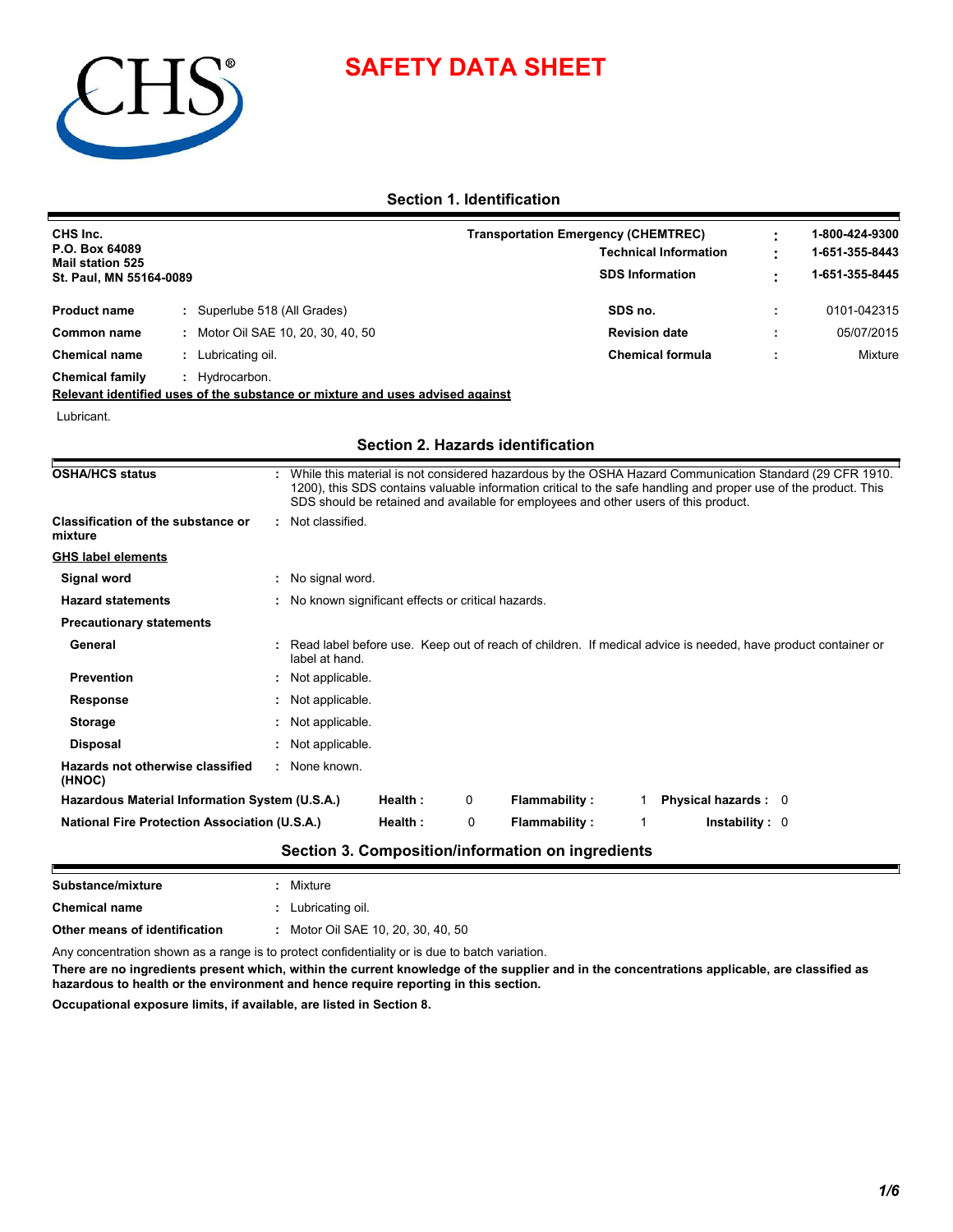## **Section 4. First aid measures**

| Description of necessary first aid measures                                                                                                        |                                                                                                                                                                                                                                                                                                                  |  |  |  |  |
|----------------------------------------------------------------------------------------------------------------------------------------------------|------------------------------------------------------------------------------------------------------------------------------------------------------------------------------------------------------------------------------------------------------------------------------------------------------------------|--|--|--|--|
| Eye contact                                                                                                                                        | If material comes in contact with the eyes, immediately wash the eyes with large amounts of water for 15                                                                                                                                                                                                         |  |  |  |  |
| <b>Inhalation</b>                                                                                                                                  | minutes, occasionally lifting the lower and upper lids. Get medical attention.<br>If person breathes in large amounts of material, move the exposed person to fresh air at once. If breathing has<br>stopped, perform artificial respiration. Keep the person warm and at rest. Get medical attention as soon as |  |  |  |  |
| <b>Skin contact</b>                                                                                                                                | possible.<br>If the material comes in contact with the skin, wash the contaminated skin with soap and water promptly. If the<br>material penetrates through clothing, remove the clothing and wash the skin with soap and water promptly. If                                                                     |  |  |  |  |
| Ingestion                                                                                                                                          | irritation persists after washing, get medical attention immediately.<br>: If material has been swallowed, do not induce vomiting. Get medical attention immediately.                                                                                                                                            |  |  |  |  |
| Most important symptoms/effects, acute and delayed                                                                                                 |                                                                                                                                                                                                                                                                                                                  |  |  |  |  |
| <b>Potential acute health effects</b>                                                                                                              |                                                                                                                                                                                                                                                                                                                  |  |  |  |  |
| Eye contact                                                                                                                                        | : No known significant effects or critical hazards.                                                                                                                                                                                                                                                              |  |  |  |  |
| <b>Inhalation</b>                                                                                                                                  | : No known significant effects or critical hazards.                                                                                                                                                                                                                                                              |  |  |  |  |
| <b>Skin contact</b>                                                                                                                                | : No known significant effects or critical hazards.                                                                                                                                                                                                                                                              |  |  |  |  |
| Ingestion                                                                                                                                          | : No known significant effects or critical hazards.                                                                                                                                                                                                                                                              |  |  |  |  |
| Over-exposure signs/symptoms                                                                                                                       |                                                                                                                                                                                                                                                                                                                  |  |  |  |  |
| Eye contact                                                                                                                                        | : Adverse symptoms may include the following: pain or irritation, watering, redness.                                                                                                                                                                                                                             |  |  |  |  |
| Inhalation                                                                                                                                         | Adverse symptoms may include the following: respiratory tract irritation, coughing.                                                                                                                                                                                                                              |  |  |  |  |
| <b>Skin contact</b>                                                                                                                                | Adverse symptoms may include the following: irritation, redness.                                                                                                                                                                                                                                                 |  |  |  |  |
| Ingestion                                                                                                                                          | : No known significant effects or critical hazards.                                                                                                                                                                                                                                                              |  |  |  |  |
|                                                                                                                                                    | Indication of immediate medical attention and special treatment needed, if necessary                                                                                                                                                                                                                             |  |  |  |  |
| Notes to physician<br>Treat symptomatically. Contact poison treatment specialist immediately if large quantities have been ingested<br>or inhaled. |                                                                                                                                                                                                                                                                                                                  |  |  |  |  |
| <b>Specific treatments</b>                                                                                                                         | : No specific treatment.                                                                                                                                                                                                                                                                                         |  |  |  |  |
| <b>Protection of first-aiders</b>                                                                                                                  | : No action shall be taken involving any personal risk or without suitable training.                                                                                                                                                                                                                             |  |  |  |  |
| See toxicological information (Section 11)                                                                                                         |                                                                                                                                                                                                                                                                                                                  |  |  |  |  |
|                                                                                                                                                    | <b>Section 5. Fire-fighting measures</b>                                                                                                                                                                                                                                                                         |  |  |  |  |
|                                                                                                                                                    |                                                                                                                                                                                                                                                                                                                  |  |  |  |  |
| <b>Extinguishing media</b>                                                                                                                         |                                                                                                                                                                                                                                                                                                                  |  |  |  |  |
| Suitable extinguishing media                                                                                                                       | Use water spray to cool fire exposed surfaces and to protect personnel. Foam, dry chemical or<br>water spray (fog) to extinguish fire.<br>None known.                                                                                                                                                            |  |  |  |  |
| Unsuitable extinguishing media<br>Specific hazards arising from the chemical                                                                       | Toxic fumes gases or vapors may evolve on burning.                                                                                                                                                                                                                                                               |  |  |  |  |
|                                                                                                                                                    |                                                                                                                                                                                                                                                                                                                  |  |  |  |  |
| Hazardous thermal decomposition products                                                                                                           | : No specific data.                                                                                                                                                                                                                                                                                              |  |  |  |  |
| Special protective actions for fire-fighters<br>Special protective equipment for fire-fighters                                                     | : When fighting fires wear full turnout gear and self contained breathing apparatus. Water may<br>cause splattering. Material floats on water.<br>: Not applicable.                                                                                                                                              |  |  |  |  |
|                                                                                                                                                    |                                                                                                                                                                                                                                                                                                                  |  |  |  |  |
|                                                                                                                                                    | Section 6. Accidental release measures                                                                                                                                                                                                                                                                           |  |  |  |  |
|                                                                                                                                                    | Personal precautions, protective equipment and emergency procedures                                                                                                                                                                                                                                              |  |  |  |  |
| For non-emergency personnel                                                                                                                        | : Keep unnecessary and unprotected personnel from entering. Avoid breathing vapor or mist. Provide adequate<br>ventilation. Wear appropriate respirator when ventilation is inadequate. Put on appropriate personal protective<br>equipment.                                                                     |  |  |  |  |
| Methods and materials for containment and cleaning up                                                                                              |                                                                                                                                                                                                                                                                                                                  |  |  |  |  |
| Spill                                                                                                                                              | : Contain with dikes or absorbent to prevent migration to sewers/streams. Take up small spill with dry chemical                                                                                                                                                                                                  |  |  |  |  |
|                                                                                                                                                    | absorbent; large spills may require pump or vacuum prior to absorbent. May require excavation of severely<br>contaminated soil.                                                                                                                                                                                  |  |  |  |  |
|                                                                                                                                                    | Section 7. Handling and storage                                                                                                                                                                                                                                                                                  |  |  |  |  |
| <b>Precautions for safe handling</b>                                                                                                               |                                                                                                                                                                                                                                                                                                                  |  |  |  |  |
|                                                                                                                                                    |                                                                                                                                                                                                                                                                                                                  |  |  |  |  |
| <b>Protective measures</b>                                                                                                                         | : Put on appropriate personal protective equipment (see Section 8). Do not get in eyes or on skin or clothing.<br>Do not breathe vapor or mist. Do not ingest. Use only with adequate ventilation. Wear appropriate respirator<br>when ventilation is inadequate.                                                |  |  |  |  |
| Advice on general occupational<br>hygiene                                                                                                          | : Eating, drinking and smoking should be prohibited in areas where this material is handled, stored and<br>processed. Workers should wash hands and face before eating, drinking and smoking.                                                                                                                    |  |  |  |  |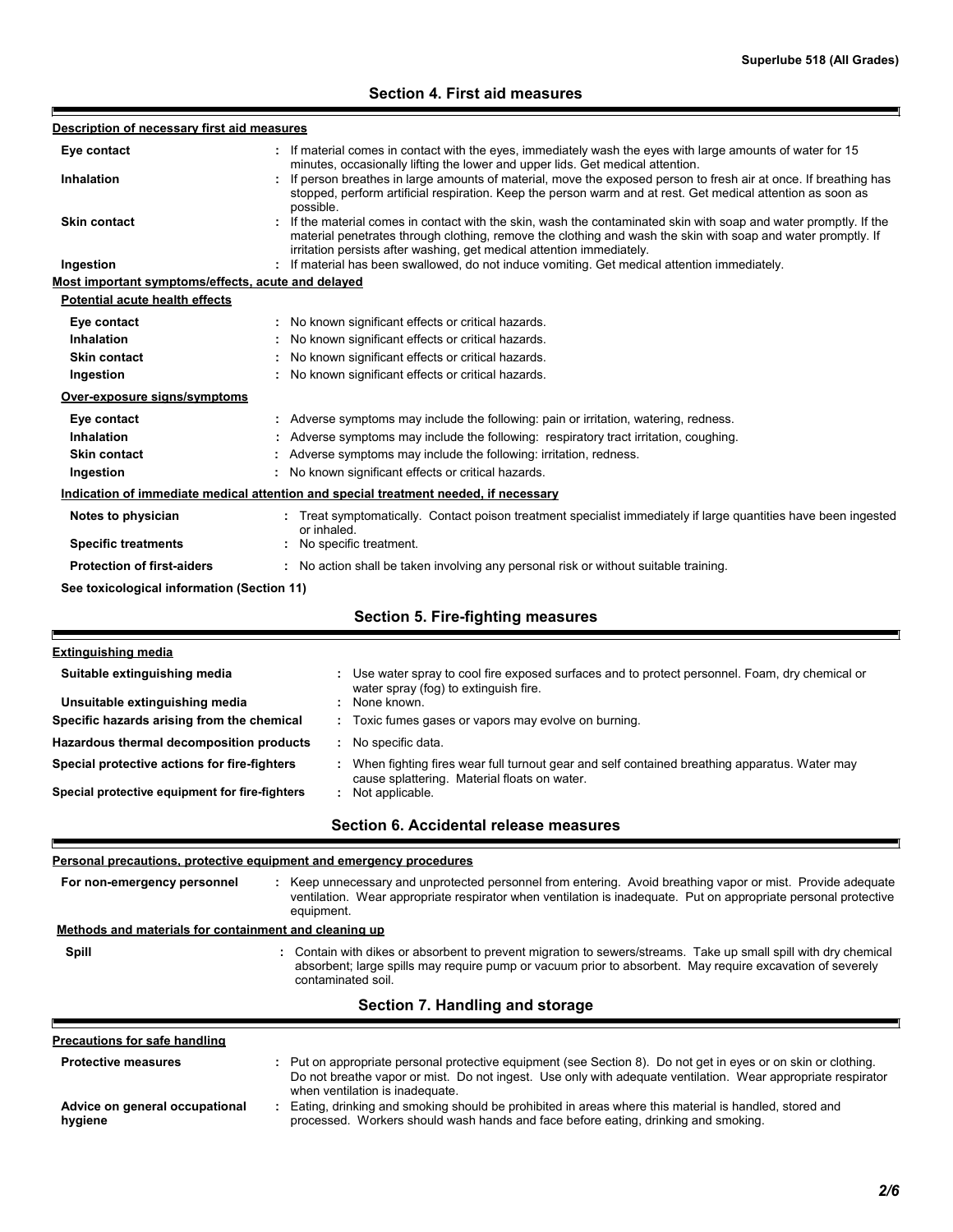#### **Superlube 518 (All Grades)**

**Conditions for safe storage, including any incompatibilities**

Р

Do not store above the following temperature: 113°C (235.4°F). Odorous and toxic fumes may form from the decomposition of this product if stored at excessive temperatures for extended periods of time. Store in accordance with local regulations. Store in a dry, cool and well-ventilated area, away from incompatible materials (see Section 10). Use appropriate containment to avoid environmental contamination. **:**

#### **Section 8. Exposure controls/personal protection**

| <b>Control parameters</b>              |                                                                                                                                                                                                                                                               |
|----------------------------------------|---------------------------------------------------------------------------------------------------------------------------------------------------------------------------------------------------------------------------------------------------------------|
| <b>Occupational exposure limits</b>    |                                                                                                                                                                                                                                                               |
| None.                                  |                                                                                                                                                                                                                                                               |
| Appropriate engineering controls       | : Use only with adequate ventilation.                                                                                                                                                                                                                         |
| <b>Environmental exposure controls</b> | Emissions from ventilation or work process equipment should be checked to ensure they comply with the<br>requirements of environmental protection legislation.                                                                                                |
| Individual protection measures         |                                                                                                                                                                                                                                                               |
| <b>Hygiene measures</b>                | : Wash hands, forearms and face thoroughly after handling chemical products, before eating, smoking and using<br>the lavatory and at the end of the working period. Ensure that eyewash stations and safety showers are close<br>to the workstation location. |
| Eye/face protection                    | : Recommended: Splash goggles and a face shield, where splash hazard exists.                                                                                                                                                                                  |
| <b>Skin protection</b>                 |                                                                                                                                                                                                                                                               |
| <b>Hand protection</b>                 | : 4 - 8 hours (breakthrough time): Nitrile gloves.                                                                                                                                                                                                            |
| <b>Body protection</b>                 | : Recommended: Long sleeved coveralls.                                                                                                                                                                                                                        |
| Other skin protection                  | : Recommended: Impervious boots.                                                                                                                                                                                                                              |
| <b>Respiratory protection</b>          | : If ventilation is inadequate, use a NIOSH-certified respirator with an organic vapor cartridge and P95 particulate<br>filter.                                                                                                                               |

#### **Section 9. Physical and chemical properties**

| <b>Appearance</b>               |                                                    | <b>Relative density</b>             | $: 0.88$ to 0.89                                                     |
|---------------------------------|----------------------------------------------------|-------------------------------------|----------------------------------------------------------------------|
| <b>Physical state</b>           | $:$ Liquid.                                        | <b>Evaporation rate</b>             | $:$ <1 (Butyl acetate = 1)                                           |
| Color                           | : Amber.                                           | <b>Solubility</b>                   | : Insoluble in the following materials: cold water<br>and hot water. |
| Odor                            | $:$ Mild.                                          | Solubility in water                 | : Insoluble                                                          |
| Odor threshold                  | · Not available.                                   | Partition coefficient: n-           | : Not available.                                                     |
| рH                              | Not available.                                     | octanol/water                       |                                                                      |
| <b>Melting point</b>            | Not available.<br>÷.                               | <b>Auto-ignition</b><br>temperature | : $>260^{\circ}$ C ( $>500^{\circ}$ F)                               |
| <b>Boiling point</b>            | : Not available.                                   | <b>Decomposition</b><br>temperature | : Not available.                                                     |
| Flash point                     | : Closed cup: $>205^{\circ}$ C ( $>401^{\circ}$ F) | <b>SADT</b>                         | : Not available.                                                     |
| <b>Flammability</b>             | : Not available.                                   | <b>Viscosity</b>                    | : Not available.                                                     |
| Lower and upper                 | Not available.                                     | Vapor pressure                      | : < 0.13 kPa (< 1 mm Hg) (68°F)                                      |
| explosive (flammable)<br>limits |                                                    | Vapor density                       | : Not available.                                                     |

## **Section 10. Stability and reactivity**

| Reactivity                         | No specific test data related to reactivity available for this product or its ingredients.           |
|------------------------------------|------------------------------------------------------------------------------------------------------|
| <b>Chemical stability</b>          | The product is stable.                                                                               |
| Possibility of hazardous reactions | Under normal conditions of storage and use, hazardous reactions will not occur.                      |
| <b>Conditions to avoid</b>         | No specific data.                                                                                    |
| Incompatible materials             | Reactive or incompatible with the following materials: oxidizing materials.                          |
| Hazardous decomposition products   | Under normal conditions of storage and use, hazardous decomposition products should not be produced. |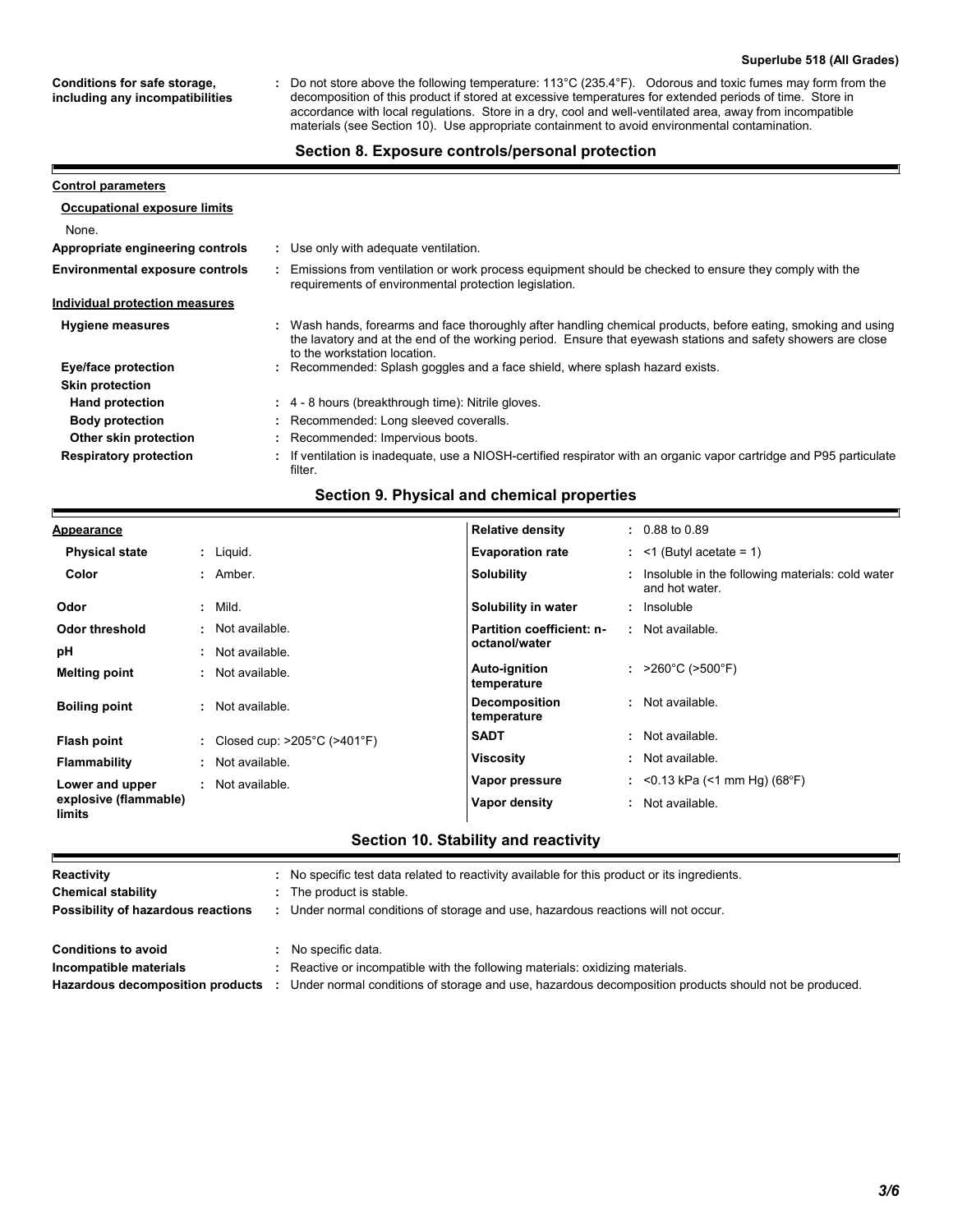| Information on toxicological effects               |                                                                                           |
|----------------------------------------------------|-------------------------------------------------------------------------------------------|
| <b>Acute toxicity</b>                              |                                                                                           |
| There is no data available.                        |                                                                                           |
| Irritation/Corrosion                               |                                                                                           |
| <b>Skin</b>                                        | : There is no data available.                                                             |
| Eyes                                               | There is no data available.                                                               |
| <b>Respiratory</b>                                 | There is no data available.                                                               |
| <b>Sensitization</b>                               |                                                                                           |
| <b>Skin</b>                                        | There is no data available.                                                               |
| <b>Respiratory</b>                                 | There is no data available.                                                               |
| <b>Mutagenicity</b>                                |                                                                                           |
| There is no data available.                        |                                                                                           |
| Carcinogenicity                                    |                                                                                           |
| There is no data available.                        |                                                                                           |
| <b>Reproductive toxicity</b>                       |                                                                                           |
| There is no data available.                        |                                                                                           |
| <b>Teratogenicity</b>                              |                                                                                           |
| There is no data available.                        |                                                                                           |
| Specific target organ toxicity (single exposure)   |                                                                                           |
| There is no data available.                        |                                                                                           |
| Specific target organ toxicity (repeated exposure) |                                                                                           |
| There is no data available.                        |                                                                                           |
| <b>Aspiration hazard</b>                           |                                                                                           |
| There is no data available.                        |                                                                                           |
| exposure                                           | Information on the likely routes of : Dermal contact. Eye contact. Inhalation. Ingestion. |
|                                                    | Section 12. Ecological information                                                        |
| <b>Toxicity</b>                                    |                                                                                           |
| There is no data available.                        |                                                                                           |
| Persistence and degradability                      |                                                                                           |
| There is no data available.                        |                                                                                           |
| <b>Bioaccumulative potential</b>                   |                                                                                           |
| There is no data available.                        |                                                                                           |
| <u>Mobility in soil</u>                            |                                                                                           |
| Soil/water partition coefficient (Koc)             | : There is no data available.                                                             |
| Other adverse effects                              | : No known significant effects or critical hazards.                                       |

## **Section 13. Disposal considerations**

**Disposal methods :**

E

ı

Disposal of this product, solutions and any by-products should comply with the requirements of environmental protection and waste disposal legislation and any regional local authority requirements.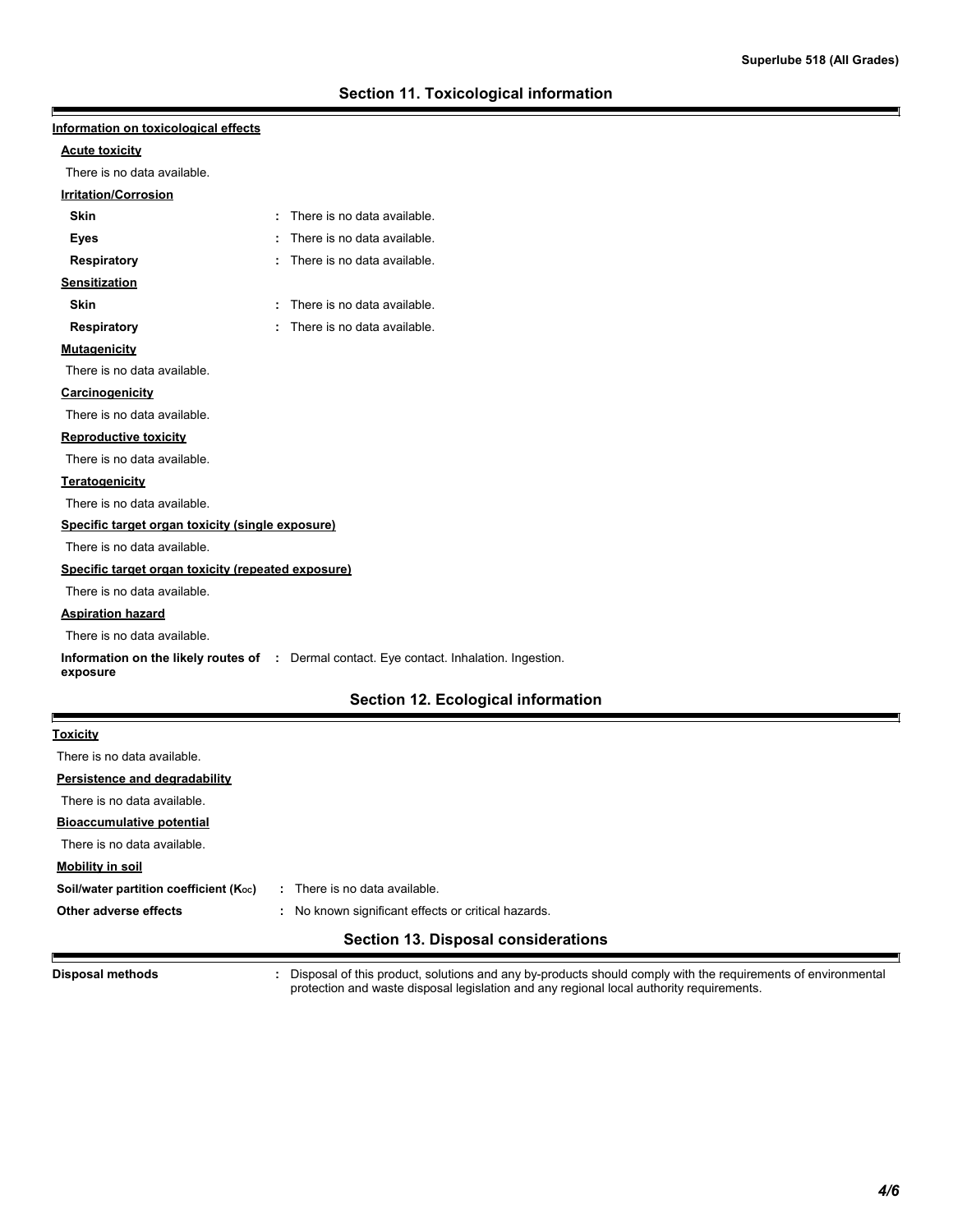## **Section 14. Transport information DOT IDENTIFICATION NUMBER** Not applicable. **DOT proper shipping name** Not applicable. DOT Hazard Class(es) Not applicable. PG Not applicable. **DOT EMER. RESPONSE GUIDE NO.** Not applicable **Section 15. Regulatory information** F **U.S. Federal regulations : TSCA 8(a) PAIR**: Diphenylamine **TSCA 8(a) CDR Exempt/Partial exemption**: Not determined **United States inventory (TSCA 8b)**: At least one component is not listed. **Clean Water Act (CWA) 307**: Phosphorodithioic acid, mixed O,O-bis(sec-Bu and isooctyl) esters, zinc salts; Benzene **Clean Water Act (CWA) 311**: Benzene; Ethylenediamine **Clean Air Act Section 602 Class I Substances :** Not listed **DEA List I Chemicals (Precursor Chemicals) :** Not listed **Clean Air Act Section 602 Class II Substances :** Not listed **DEA List II Chemicals (Essential Chemicals) :** Not listed **Clean Air Act Section 112(b) Hazardous Air Pollutants (HAPs) :** Not listed **SARA 302/304 Composition/information on ingredients SARA 302 TPQ SARA 304 RQ Name % EHS (lbs) (gallons) (lbs) (gallons)** Ethylenediamine 0 - 0.1 Yes. 10000 1337.1 5000 668.5 **SARA 304 RQ :** 101469275.1 lbs / 46067050.9 kg [13750991.4 gal / 52053164.9 L] **SARA 311/312 Hazard classifications :** Not applicable. **Composition/information on ingredients** No products were found.

#### **SARA 313**

This product (does/not) contain toxic chemicals subject to the reporting requirements of SARA Section 313 of the Emergency Planning and Community Right-To-Know Act of 1986 and of 40 CFR 372. **:**

| <b>Product name</b> | <b>CAS number</b> | %              |
|---------------------|-------------------|----------------|
| Zinc compounds      | Mixture           | $0.14$ as Zinc |

SARA 313 notifications must not be detached from the SDS and any copying and redistribution of the SDS shall include copying and redistribution of the notice attached to copies of the SDS subsequently redistributed.

#### **State regulations**

| <b>Massachusetts</b> |                                                                                                                                                                                                                                                                     | The following components are listed: Distillates (petroleum), solvent-dewaxed light paraffinic |              |                                                                                                                                                                                                                                  |                                                 |  |  |
|----------------------|---------------------------------------------------------------------------------------------------------------------------------------------------------------------------------------------------------------------------------------------------------------------|------------------------------------------------------------------------------------------------|--------------|----------------------------------------------------------------------------------------------------------------------------------------------------------------------------------------------------------------------------------|-------------------------------------------------|--|--|
| <b>New York</b>      | ÷.                                                                                                                                                                                                                                                                  | None of the components are listed.                                                             |              |                                                                                                                                                                                                                                  |                                                 |  |  |
| <b>New Jersey</b>    | The following components are listed: Distillates (petroleum), hydrotreated heavy paraffinic; Residual oils<br>(petroleum), solvent-dewaxed; Distillates (petroleum), solvent-dewaxed heavy paraffinic; Distillates (petroleum),<br>solvent-dewaxed light paraffinic |                                                                                                |              |                                                                                                                                                                                                                                  |                                                 |  |  |
| Pennsylvania         | : None of the components are listed.                                                                                                                                                                                                                                |                                                                                                |              |                                                                                                                                                                                                                                  |                                                 |  |  |
| California Prop. 65  | cancer.                                                                                                                                                                                                                                                             | defects or other reproductive harm.                                                            |              | <b>WARNING:</b> This product contains less than 0.1% of a chemical known to the State of California to cause<br><b>WARNING:</b> This product contains less than 1% of a chemical known to the State of California to cause birth |                                                 |  |  |
| Ingredient name      |                                                                                                                                                                                                                                                                     | Cancer                                                                                         | Reproductive | No significant risk level                                                                                                                                                                                                        | <b>Maximum acceptable</b><br>dosage level       |  |  |
| Benzene              |                                                                                                                                                                                                                                                                     | Yes.                                                                                           | Yes.         | 6.4 µg/day (ingestion)<br>13 µg/day (inhalation)                                                                                                                                                                                 | 24 µg/day (ingestion)<br>49 µg/day (inhalation) |  |  |